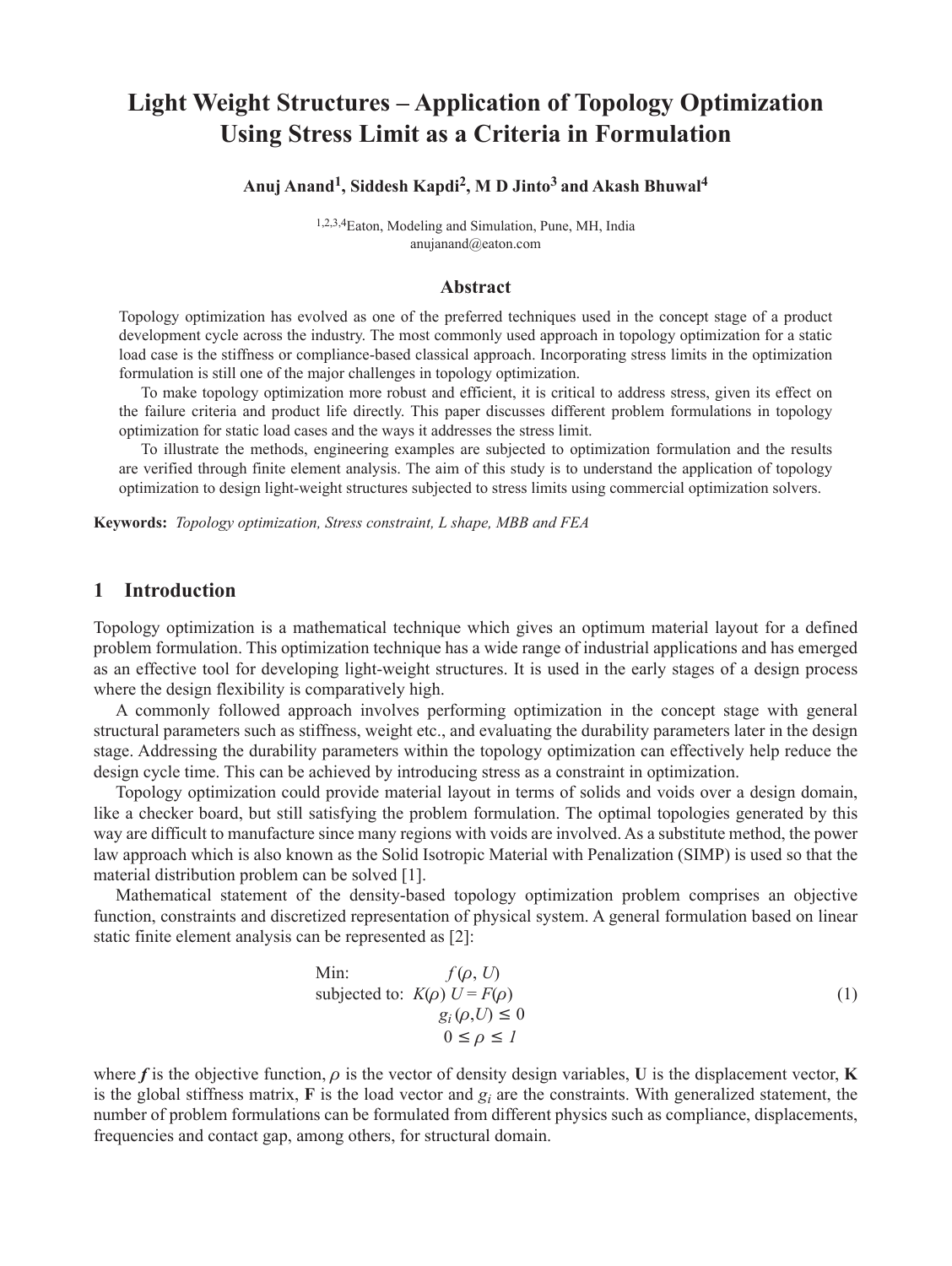SIMP is an interpolation scheme that interpolates the young's modulus of a material to the scalar selected field using power law. In other words, the SIMP approach replaces the integer variables with continuous variables and then introduces some form of penalty that gives the solution to discrete 0/1 values [3].

$$
E = \rho_i^{\,p} E_0 \tag{2}
$$

where  $\rho_i$  is the relative density of element *p* is penalty factor, *E***o** and **E** are elastic modulus before and after penalty respectively. The stiffness matrix is given by

$$
K = K(X) = \sum_{i}^{n} \rho_i^P E_0 K_i
$$
\n<sup>(3)</sup>

where  $K_i$  is element stiffness matrix.

The topology optimization work flow of a classical formulation for structural problems is shown in Figure 1, where the stiffness matrix is penalized as shown in equation (3), density plots are interpreted in CAD and verified through FEA for durability. If the durability requirements are not met in the design validation checks, it may require more modifications and validations which is an iterative process leading to increased design cycle time. Techniques such as DOE or shape optimization are also used to meet the design/stress criteria or fine tune the design variables after the topology optimization.



**Figure 1** Work Flow of Topology Optimization

Minimize compliance or maximize stiffness with a mass constraint is applied for structures instead of using the stress criteria in most engineering applications. The purpose of addressing stress in the optimization formulation stage is to avoid high stress concentrations and control the stress levels in early stages of the design process. To implement stress as a constraint in topology optimization, there were two basic challenges—singularity phenomena and the local nature of stress constraints.

In order to account for stress in the optimization problem formulation stress penalization method is discussed below which originates from Bruggi [4]. It gives penalization of intermediate design variables and also avoids the singularity problem. The singularity problem is discussed in many papers, such as Kirsch [5] Rozvany and Birker [6] and to avoid singularity, one must use a relaxation approach as suggested by Cheng and Guo [7]. The relaxation approach was successfully used by Duysinx, Bendsoe [8], Duysinx and Sigmund [9], where two approaches were used, which have global and local stress constraints, respectively. In local stress constraints, one stress constraint is used in each stress evaluation point of each element and by global, it means that one stress constraint is used for the entire model.

This paper covers stress penalization technique in Section 2 and three different formulations in Section 3. Sections 4 and 5 present the optimization results of an L-shaped geometry and an MBB beam. Section 6 contains concluding remarks with recommendations and future perceptions.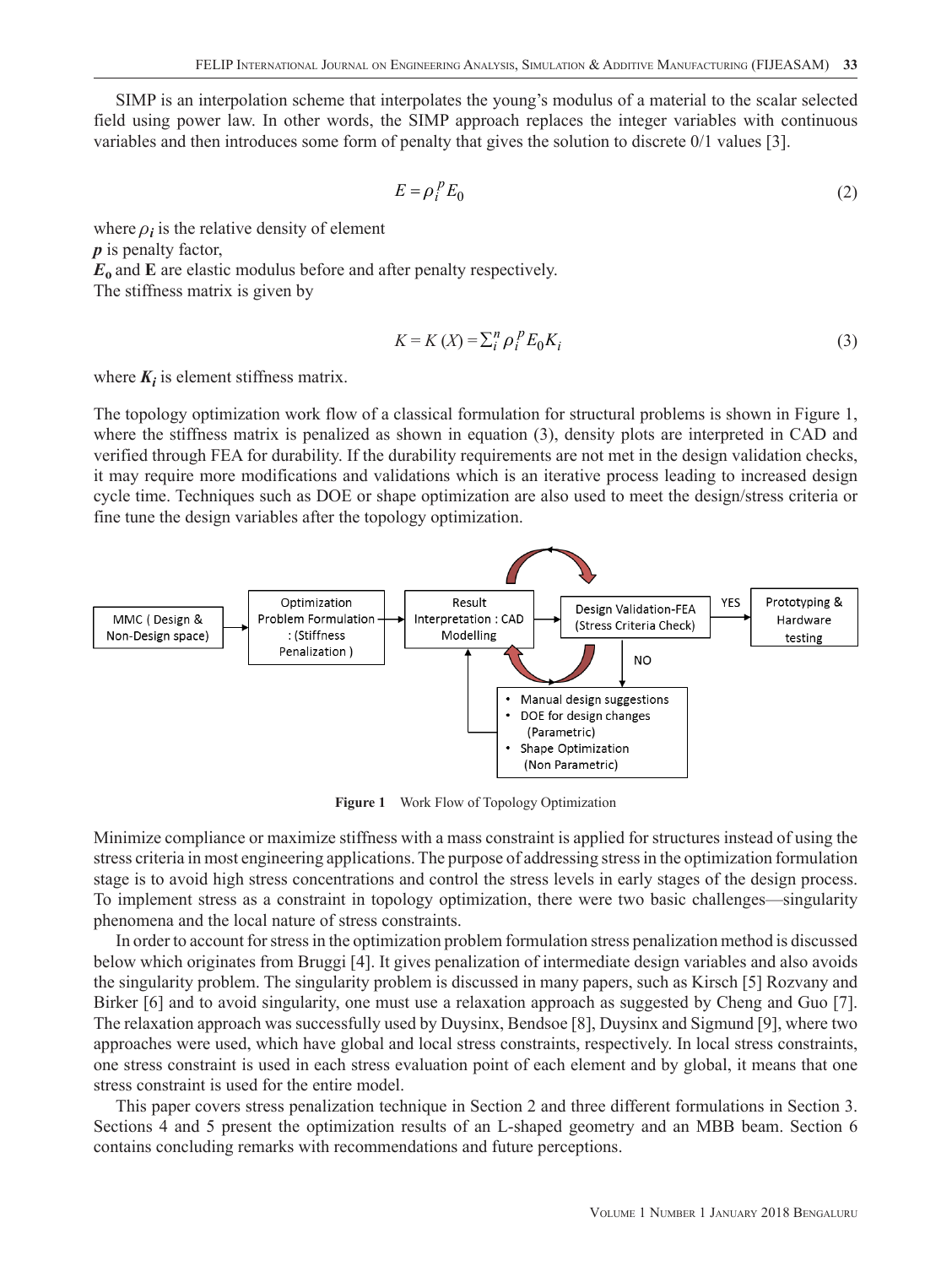#### **2 Stress Penalization**

The objective of the penalization technique is to achieve a final design without intermediate design variables. It was discussed in the so-called qp-approach [10] where a stress penalization was used with another exponent instead of stiffness penalization.

Similar penalization technique was used by Le et al. [11] but with a fixed exponent. The stress penalization for design variable  $x_e$ ,  $\eta_s$  where  $\eta_s(\rho_e(x))$  is inserted as a SIMP penalization function [12]

$$
\eta_S(\rho_e(x)) = (\rho_e(x))^{1/2} \tag{4}
$$

Where  $x_e$  and  $\rho_e$  represents the e:th design variable and e:th filtered variable

The solid material stress tensor for stress evaluation point a, as expressed in Voigt notation,

$$
\sigma \hat{d}(x) = (\sigma \hat{d}x \sigma \hat{d}y \sigma \hat{d}z \tau \hat{d}xy \tau \hat{d}yz \tau \hat{d}zx)^{\mathrm{T}}
$$
(5)

and it is calculated by the finite element analysis (FE-analysis), as

$$
\sigma_a^{\hat{}}(x) = \mathbf{E} \, \mathbf{B}_a \, \mathbf{u}(x),\tag{6}
$$

where E is the constitutive matrix,

 $B_a$  is the strain-displacement matrix corresponding to stress evaluation point a  $(\sigma \hat{i} \cdot (x))$ 

 $u(x)$  is the global vector of nodal displacements

The penalized stress tensor for stress evaluation point a then reads

$$
\sigma_a^{\hat{}}(x) = \eta_S(\rho_e(x)) \sigma_a^{\hat{}}(x)
$$
 (7)

#### **3 Problem Formulation**

An L-shaped geometry and an MBB beam are the structures considered for the evaluation of the problem formulations. Structures are discretized into finite elements with each element having its own element density  $(x_1..x_n)$  as the design variable for the topology optimization. For a static load case problem, the finite element equation is written as

$$
K(\rho(x))u = F \tag{8}
$$

where  $p(x)$  is the filtered design variable created by taking a weighted average of adjacent design variables,  $K(\rho(x))$  is the global stiffness matrix of the structure, u is the global nodal displacement vector and F is a vector of external loads [12].

In the first  $P_1$  optimization problem formulation, the classical approach is followed with minimized compliance as the objective function and as a constraint.

 $P_1$  formulation:

$$
\begin{aligned} \n\text{Objective: } \min_{x} \frac{1}{2} F^T u(x) \\ \n\text{Construct: } \sum_{e=1}^{n_e} m_e \rho_e(x) \le \overline{M} \n\end{aligned} \n\tag{9}
$$

Where *M* is the allowable total mass and  $n_e$  is the number of design variables,  $m_e$  is the corresponding element mass and e is the design variable number associated to a particular element. In this particular study, the allowable mass limit  $(\overline{M})$  was 0.5 times the original mass of the structure.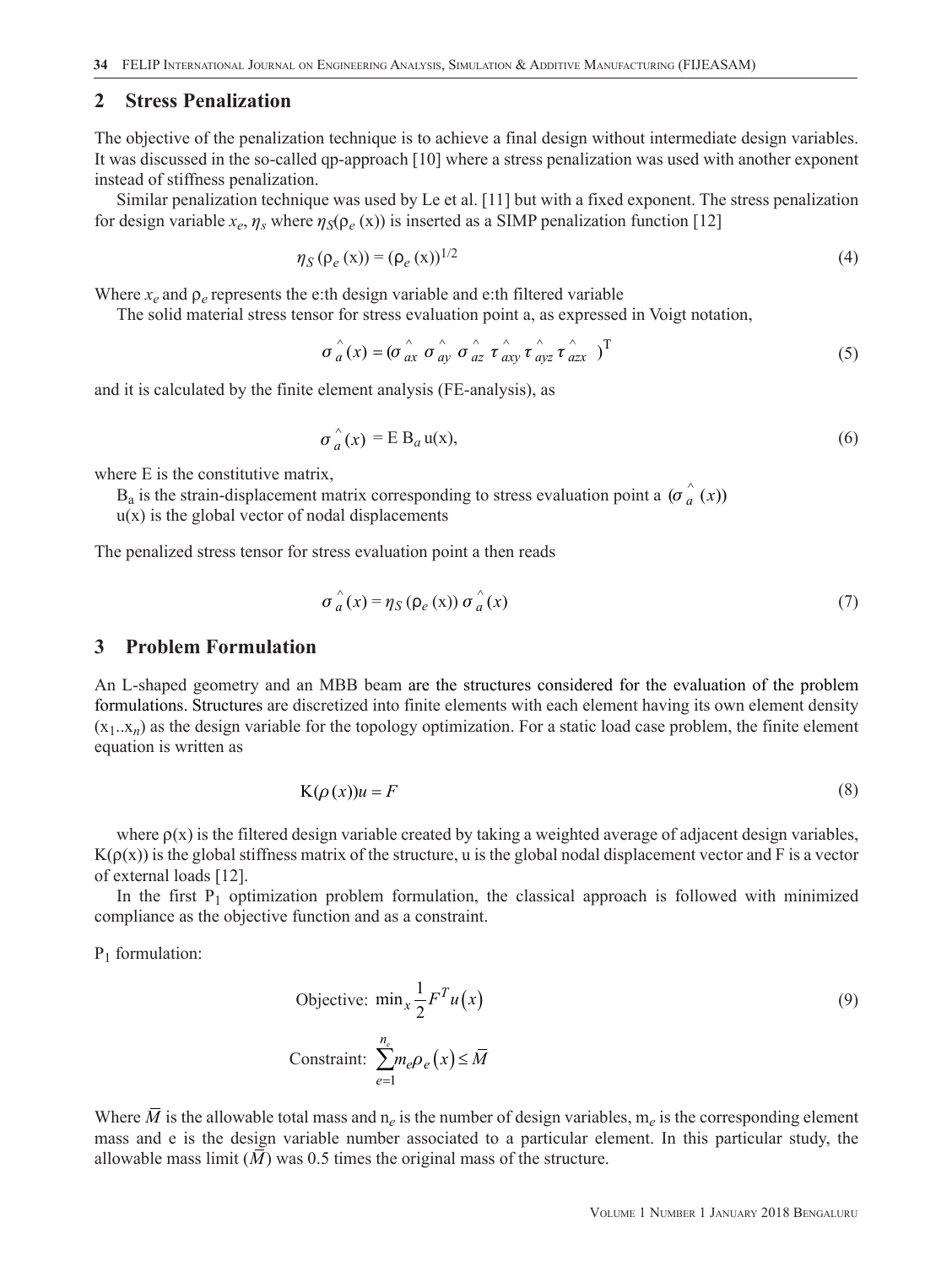In the second problem formulation, along with the classical approach, a stress constraint is added in the formulation [12].

P**2** formulation:

Objective: 
$$
\min_{x} \frac{1}{2} F^{T} u(x)
$$

\nConstant: 
$$
\sum_{e=1}^{n_e} m_e \rho_e(x) \leq \overline{M}
$$

\nConstant: 
$$
\sigma_i(x) \leq \overline{\sigma}
$$

In the third problem formulation, compliance is used neither as an objective nor as a constraint. Minimize the topology element mass is used as the objective function and stress is used as the only constraint in this case [12].

P**<sup>3</sup>** formulation:

$$
\begin{aligned} \n\text{Objective: } \min_{x} \sum_{e=1}^{n_e} m_e \rho_e(x) \\ \n\text{Constant: } \sigma_i(x) \leq \overline{\sigma} \n\end{aligned} \n\tag{11}
$$

Optimization density plots of all the three formulations were compared to understand the effect of stress constraint in the problem formulation.

#### **4 L-Shaped Geometry**

L-shaped geometry is the most used example for topology optimization to study the effect of stress as a constraint. As from the literature, the L-shaped geometry contains a corner with a geometric stress singularity. Dimensions of the L-shaped geometry are as shown in Figure 3. The material considered is aluminum with mechanical properties as seen in Table 1.

| <b>Material properties of Aluminum</b> |                                          |
|----------------------------------------|------------------------------------------|
| <b>Elastic Modulus</b>                 | 7.8 E10 Pa                               |
| Poisson's ratio                        | 0.33                                     |
| Density                                | 2800 kg/m <sup><math>\sim</math></sup> 3 |
| Yield strength                         | 300 E6 Pa                                |

FE analysis was performed using ANSYS Workbench v 15.0[13]. In order to simulate the L-shaped geometry under static load, elements with appropriate properties were defined in the FE model. A full model of the geometry is presented in Figure 2. A static load of 1500 N is applied at one end of the L beam and the other end of the L beam is fixed.



**Figure 2** L shape beam (a) Geometry (b) Finite element Model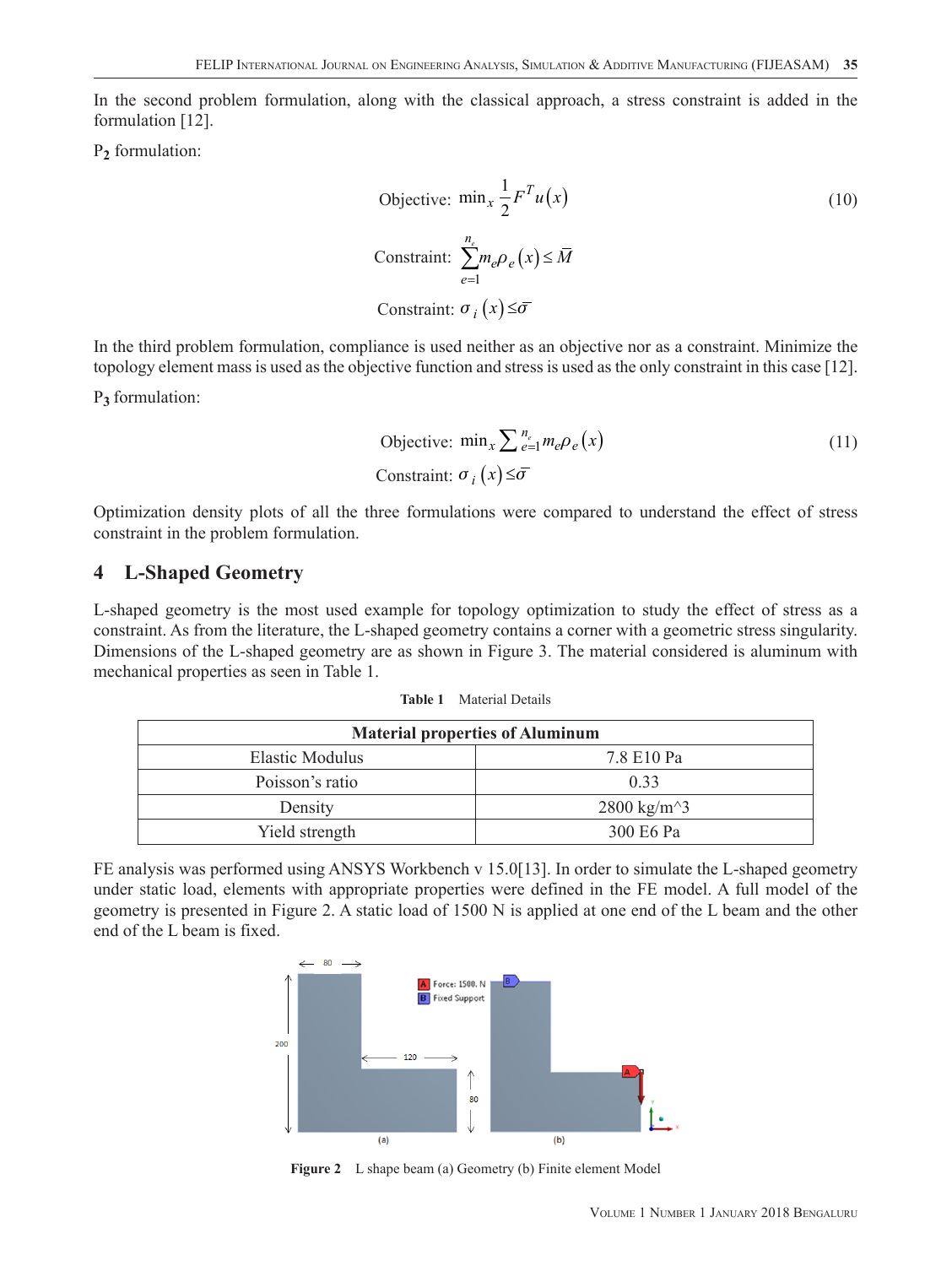Figure 3 presents the contour plots for equivalent von-Mises stress and total deformation. The total deformation at L shape beam is 0.003 m Figure 4. Solution for P*1* formulation (a) Element Density plot (b) von-Mises stress plot and the von-Mises stress is around 512 Mpa at the corner of the beam. The maximum stress value is at the location where point load is applied and the stress value at the corner is not converged due to singularity or sharp corner



**Figure 3** FE analysis results (a) Total deformation (b) von-Mises stress plot

Figure 4(a) shows the results of  $P<sub>I</sub>$  formulation, the element density contour plot at threshold  $>0.5$  and von Mises stress of optimized shape [14] and [15]. In the L-shape geometry, no internal radius is formed to prevent from a stress peak in the corner using classical formulation in Optistruct [14]. The value of von Mises stresses in Figure 4 (b) at the corner is not converged due to sharp corner or a singularity point.







**Figure 5** Solution for P<sub>2</sub> formulation (a) Element Density plot (b) von-Mises stress plot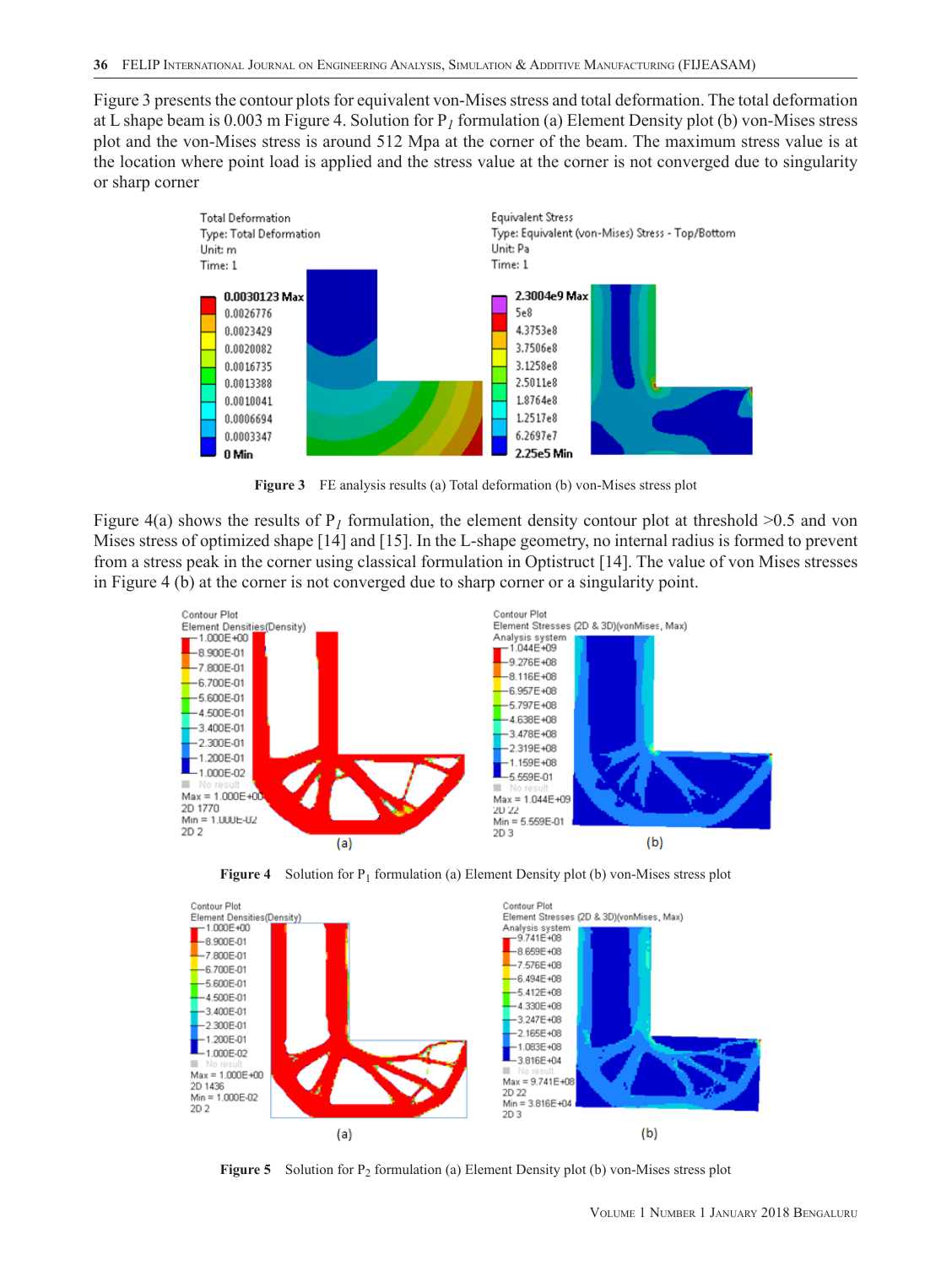On the other hand, the element density plots for  $P_2$  formulation give a lighter design as compared with  $P_1$ formulation. It also creates a radius at the corner of the L-shaped geometry to avoid the stress concentration in the internal corner as shown in Figure 5(a). The value of von Mises stress in Figure 5(b) is converged as the sharp corner is avoided in this formulation result [14] and [15].

Problem formulation  $P_3$ , where objective has changed from maximize stiffness to minimize mass with stress as a constraint, gives a smooth radius as seen in element density plot of Figure 6(a) to avoid the stress concentration in the internal corner of the L-shaped geometry. The value of von Mises stress in Figure 6(b) is converged. As the sharp corner is avoided by a smooth radius and stress value is also reduced in this formulation results as compared with  $P_2$  formulation [14] and [15].



**Figure 6** Solution for P<sub>3</sub> formulation (a) Element Density plot (b) von-Mises stress plot

For an L-shaped geometry, the more feasible results were obtained using  $P_3$  formulation where minimize mass with stress as constraint gives smooth radius at the corner to avoid stress singularity and the optimal solution in terms of weight.

## **5 Messerschmitt-Bölkow-Blohm (MBB) - Beam**

The MBB beam is also a commonly used example for topology optimization. As shown in figure 7(a), an MBB beam of dimension 600 mm×100 mm×1 mm has been selected for the topology optimization study [12]. Material properties used for MBB beam is same as that of the L-shaped geometry. The beam is meshed with uniform sized hex elements of size 2.5 mm. In order to take advantage of the symmetry of the MBB beam, a symmetric boundary condition is used as shown in figure 7 (b). A point load of magnitude 750N is applied on the top left node of the meshed model.



**Figure 7** MBB Beam (a) Geometry (b) FEA model (non-design space elements are in red color)

An FE analysis is performed on the MBB beam using ANSYS Workbench v 15 [13] and total deformation plot and the equivalent von-Mises stress plot is shown in Figure 8 (a) and 8(b). Stress singularities were observed on those elements where nodal point load is applied and nodal constraint is given.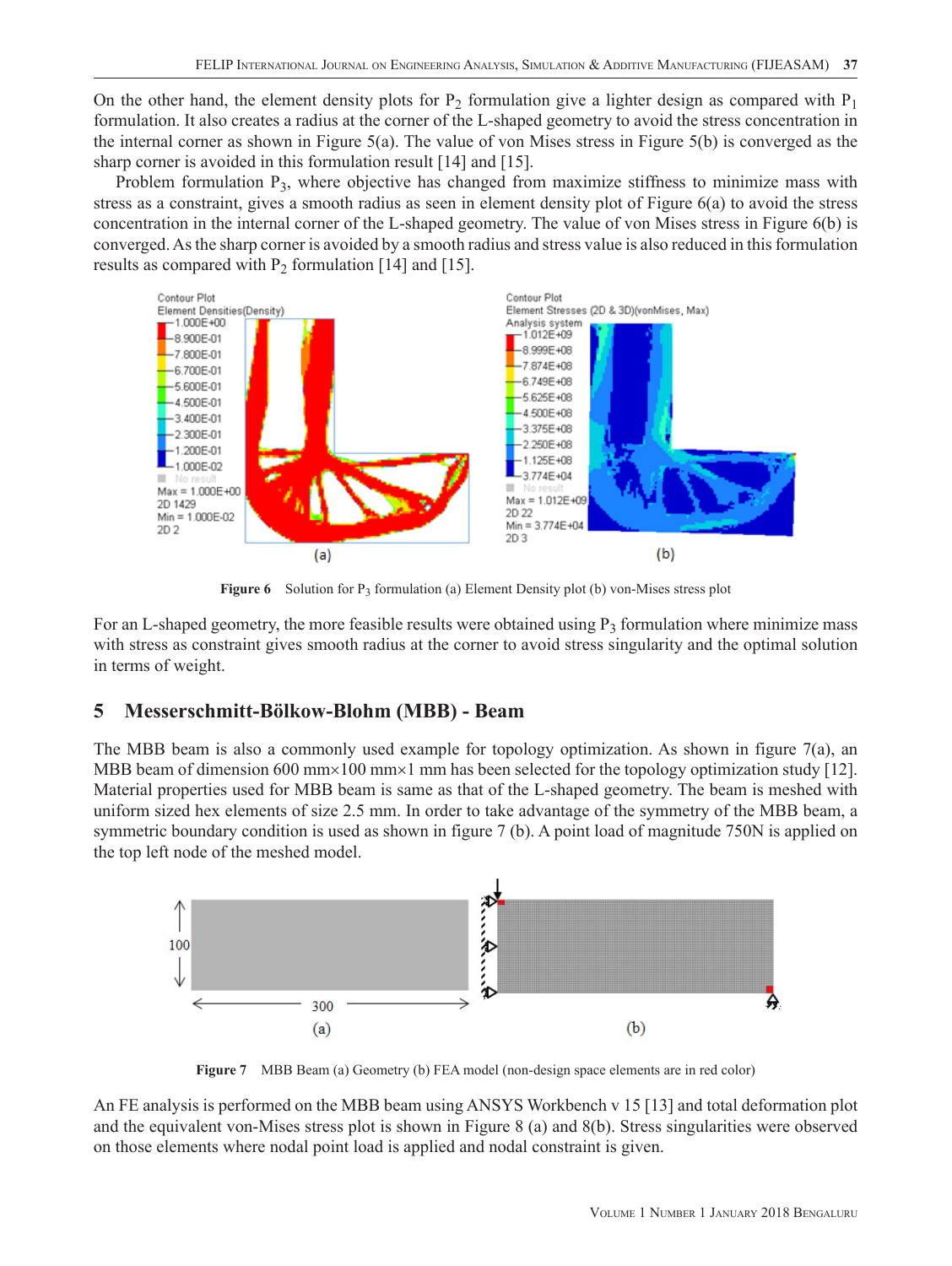

**Figure 8** FE Analysis results for MBB Beam (a) Total deformation (b) von-Mises

Elements immediately surrounding these stress singularity points were considered in the non-design space for the topology optimization in order to avoid numerical singularity.

Similar to the case of L-shaped geometry, three different formulations  $(P_1, P_2$  and  $P_3)$  are also used for the topology optimization of the MBB beam.

In P<sub>1</sub> formulation, the classical approach is used with a mass constraint where  $\overline{M}$  in equation 9 is 0.5 times the original design space mass. Figure 9(a) shows the element density plot obtained for  $P_1$  classical formulation at 0.5 threshold value [14] and [15]. In the case of topology optimization with classical formulation, stress singularities do not affect the optimized element density layout. Similar optimized density plots were observed irrespective of keeping the elements with stress singularities in design space or in non-design space. Equivalent von-Mises stress plot of the optimized material layout is shown in Figure 9 (b).



**Figure 9** Solution for  $P_1$  formulation (a) Element Density Plot (b) von-Mises stress

In the P2 problem formulation for topology optimization, stress is used as an additional constraint along with the classical formulation. Element density plot obtained using topology optimization at 0.5 threshold value is shown in Figure 10(a) [14] and [15]. Since both the  $P_1$  and  $P_2$  formulations has used the same mass constraints, the final mass of the optimized material layout obtained in both cases are same. Figure 10(b) shows the von-Mises stress plot of the optimized material layout obtained through FE analysis and there is no significant change observed between the  $P_1$  and  $P_2$  formulations.



**Figure 10** Solution for  $P_2$  formulation (a) Element Density Plot (b) von-Mises stress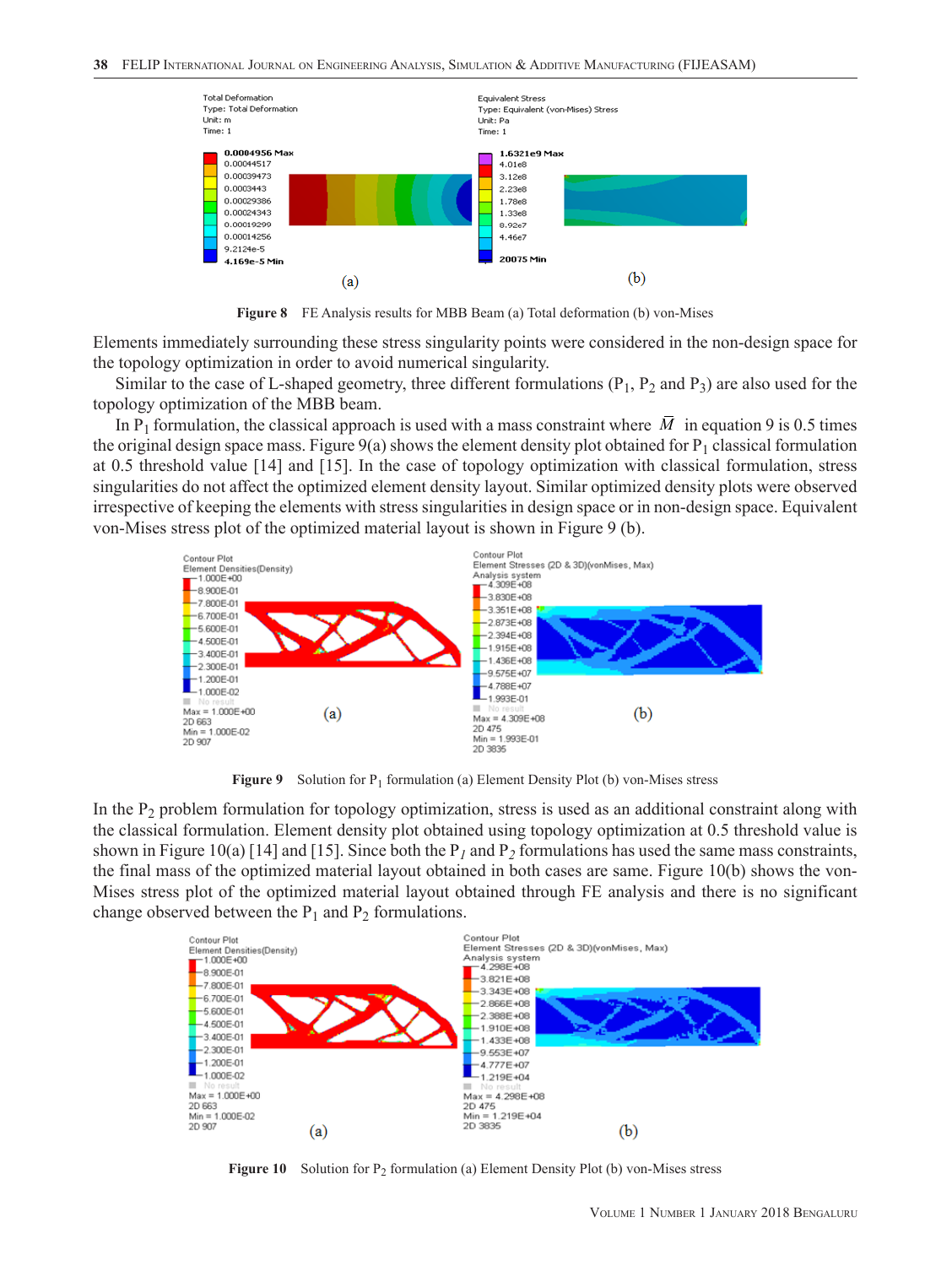In  $P_3$  problem formulation, instead of stiffness maximization, minimization of design space mass is used as the objective function and stress is used as a constraint. Figure 11(a) shows the element density plot obtained at 0.5 threshold value [14] and [15]. It is evident from the density plot that optimized material layout obtained using P*3* formulation is significantly different from what obtained using P1 and P*2* formulations. Material layout obtained is considerably lighter when mass is used as an objective function instead of as a constraint.



**Figure 11** Solution for P3 formulation (a) Element Density Plot (b) von-Mises stress

In the von-Mises stress plot of the optimized geometry shown in Figure 11 (b), it can be observed that if the stress singularities are excluded, stress distribution over the structure is uniform to a certain extent.

#### **Conclusion**

Fatigue life is one of the important parameters in durability. Thus, including stress in the problem formulation of topology optimization is important to reduce the design cycle time. In this paper, we evaluated three different formulations on two engineering examples: L-shaped geometry and MBB beam. A classical formulation with stiffness as objective function  $(P_1)$  is used in the first case along with a mass constraint. In the second formulation  $(P_2)$ , the effect of an additional stress constraint is evaluated along with the classical formulation. Third formulation  $(P_3)$  replaces stiffness with mass as the objective function along with stress constraint. It was observed that  $P_2$  and  $P_3$  formulations offer important advantages over  $P_1$  formulation by addressing stress concentrations in topology optimization. The same was evident in the L-shaped geometry example where sharp corners were replaced by smooth radius. Considering mass as the objective function, the  $P_3$  formulation has an additional advantage of obtaining the lightest structure compared to other two formulations. Study on the MBB beam concludes that  $P_3$  formulation gives a nearly uniform distribution of stress in the material layout at least in the case of simple geometries.

The study shows that incorporating stress as a constraint in problem formulation can effectively address the durability in the concept phase and similar investigation is needed on more complex geometries from real-life engineering applications.

#### **References**

- [1] M.P. bendsoe, "Optimal shape design as a material distribution problem", Structural optimization, Vol. 1, pp 193-202, 1989.
- [2] J. D. Deaton, R. V. Grandhi, "A survey of structural and multidisciplinary continuum topology optimization: post 2000" Structural multidisciplinary optim, Vol. 49, pp 1-38, 2013.
- [3] X Wang, Z. Lin, R. Xia, "SIMP based Topology Optimization of a Folding Wing with Mixed Design Variables", 17th International Conference on Computer Supported Cooperative Work in Design 2013.
- [4] M. Bruggi, "On an alternative approach to stress constraints relaxation in topology optimization", Structural multidisciplinary optim, Vol. 36, Issue 1, pp 125-141, 2008.
- [5] K. U, "On singular topologies in optimum structural design" Structural Optimization 2, pp 133–142